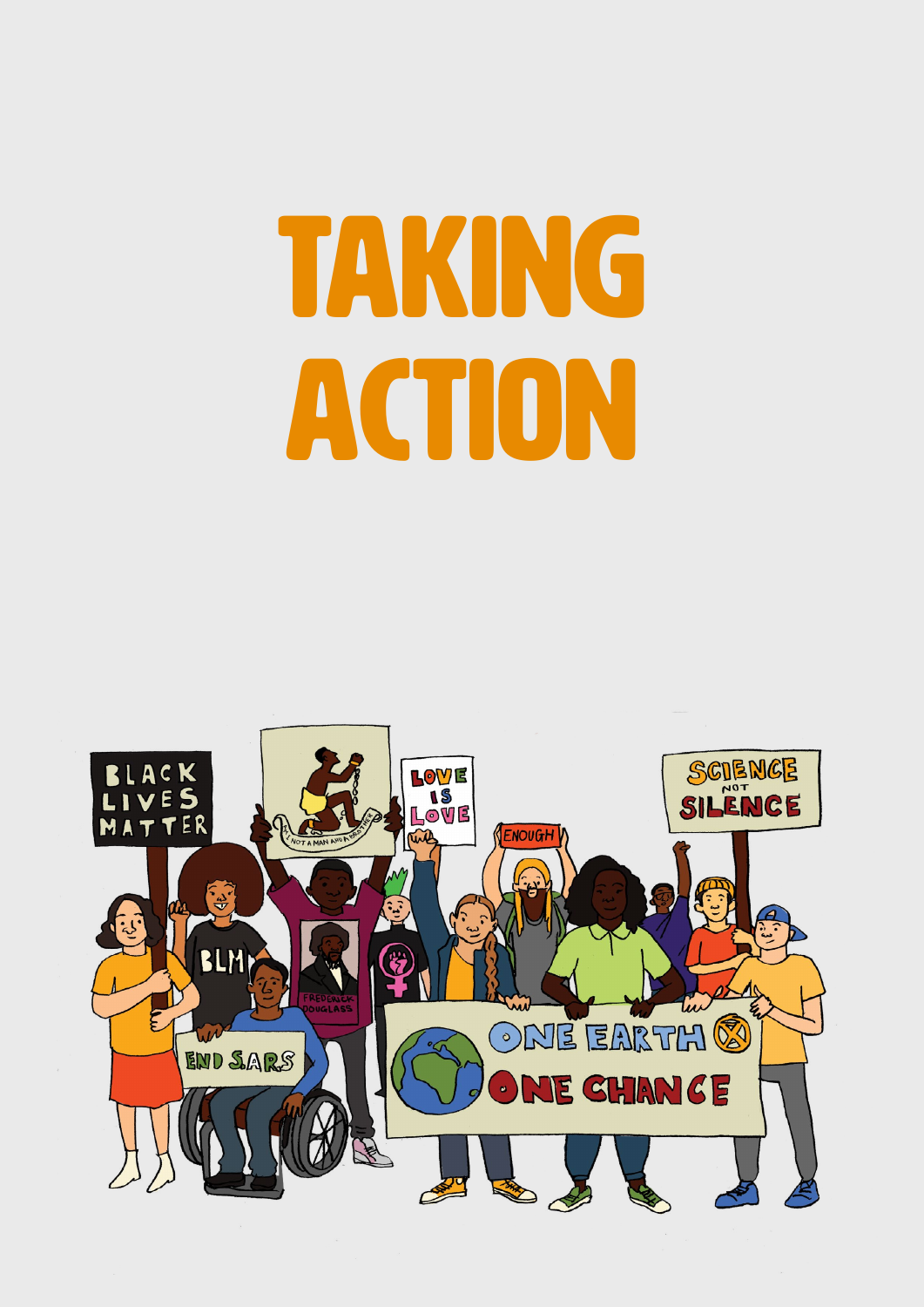

## Teacher Background Notes

Whilst studying in Glasgow and London, David attended anti-slavery meetings where he met prominent abolitionists and learnt about the cruelty of the Transatlantic slave trade (also known as the Triangular Trade, because of the journeys enslaved people were forced to take between West Africa, the Americas and Europe). David also learnt of another slave trade that was taking place in East Africa, which is sometimes a little less known.

When David worked as a missionary doctor he witnessed the East African slave trade first hand. He was so shocked by what he saw that he decided to dedicate his life to ending slavery. He wrote many letters to people across the world to let them know about the East African slave trade. Some of these letters were published in newspapers and read aloud at anti-slavery meetings. Other letters were written to important people who had the power to bring about the end of slavery. David didn't live to see the end of the East Africa slave trade but his writings and actions raised awareness of the slave trade internationally and put pressure on the Sultan of Zanzibar. The treaty to close the slave markets was signed just six weeks after David's death.

You can find digitised images of Livingstone's writings alongside transcriptions at [www.livingstoneonline.org.](https://www.livingstoneonline.org/)

David's activism is an excellent example of how pressure groups and campaigns can bring about positive social change. Learning how this works, and campaigning for something you believe in, is an important part of developing the skills, values and attitudes of Global Citizenship.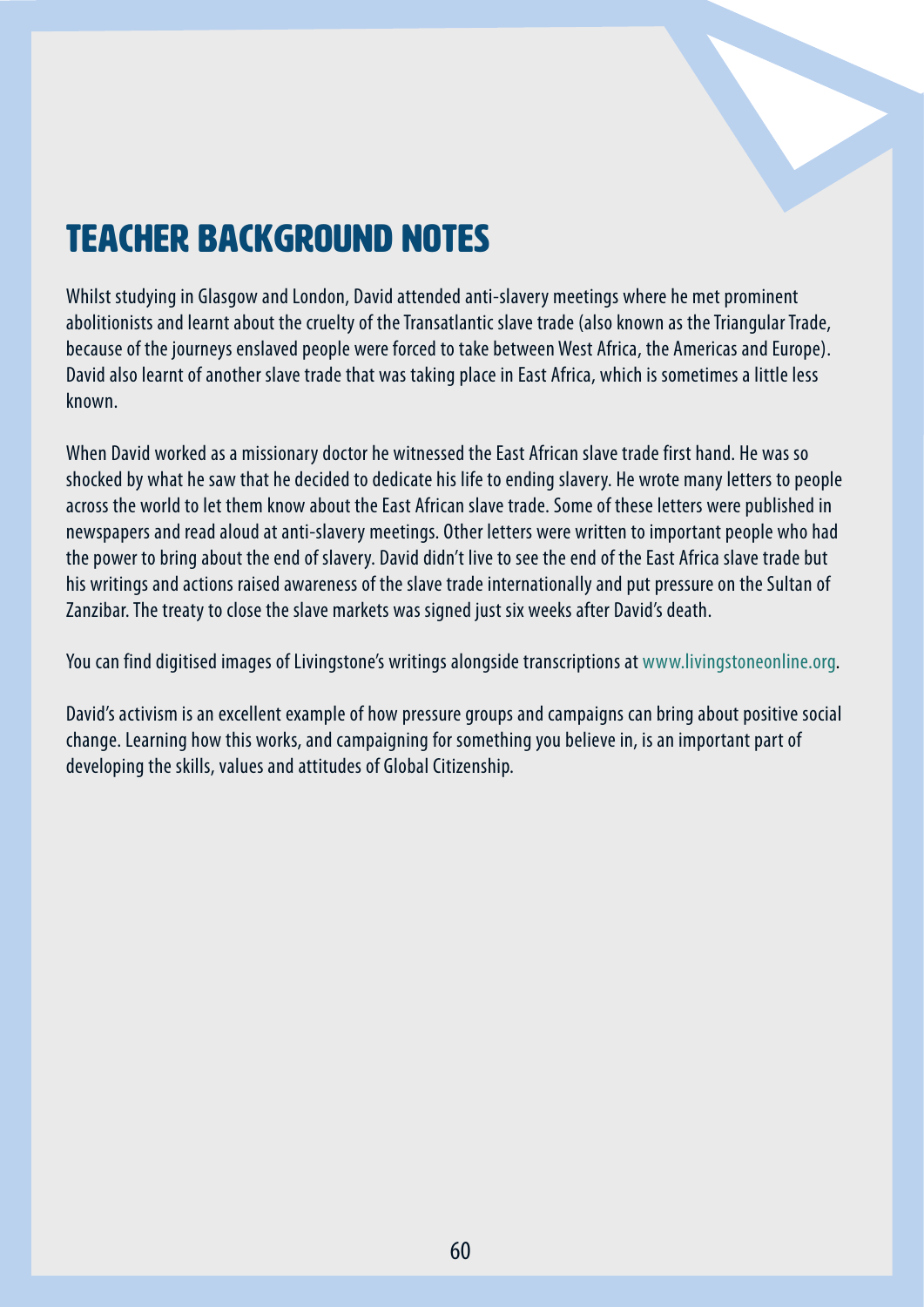## Activity 1 What do YOU want to change to make a fairer world?

Through contributing my views, time and talents, I play a part in bringing about positive change in my school and wider community HWB 2–13a

I can share my developing views about values such as fairness and equality and love, caring, sharing and human rights RME 2–05b

Using what I know about the features of different types of texts, I can find, select and sort information from a variety of sources and use this for different purposes. LIT 2–14a

**Contract on the Contract of the Contract of the Contract of The Contract of The Contract of The Contract of The Contract of The Contract of The Contract of The Contract of The Contract of The Contract of The Contract of T** 

### TASK A

As a class, brainstorm all the issues you care about. These can be local or global issues, they can be about people or the environment or a combination of both. Decide which you'd like the class to focus on, perhaps having a vote using ballot paper so it is confidential, or by putting the most common ideas around the room and seeing which idea draws the most people. It might be that you end up with different groups in your class working on different campaigns. If you haven't already heard of the Global Goals, explore these online. Which goal best fits the issue you've chosen as a class?

[https://www.un.org/sustainabledevelopment/](https://www.un.org/sustainabledevelopment/sustainable-development-goals/) [sustainable-development-goals/](https://www.un.org/sustainabledevelopment/sustainable-development-goals/) 

#### taSK B

In groups, use the following questions to help everyone come to a common understanding: **What is a campaign? What is the purpose of a campaign?**

Then research campaigns started by young people that have gained attention locally and globally. **How did they work?** Examples could be: **Greta Thunberg and Vanessa Nakate and the school climate strikes Malala Yousafzai and girls' education Sunnyside Primary 'Nae Straw At Aw' Ocean Defenders An example of young people's campaigns around Black Lives Matter**

**Why have these campaigns captured attention? What makes a campaign successful?** Some campaigns are remembered more for an action than for the cause. **For example, do you, or does anyone in your family remember the ice-bucket challenge? This became a world-wide phenomenon, but can you remember why it started in the first place?** It was to raise awareness of a disease called ALS and raise research money...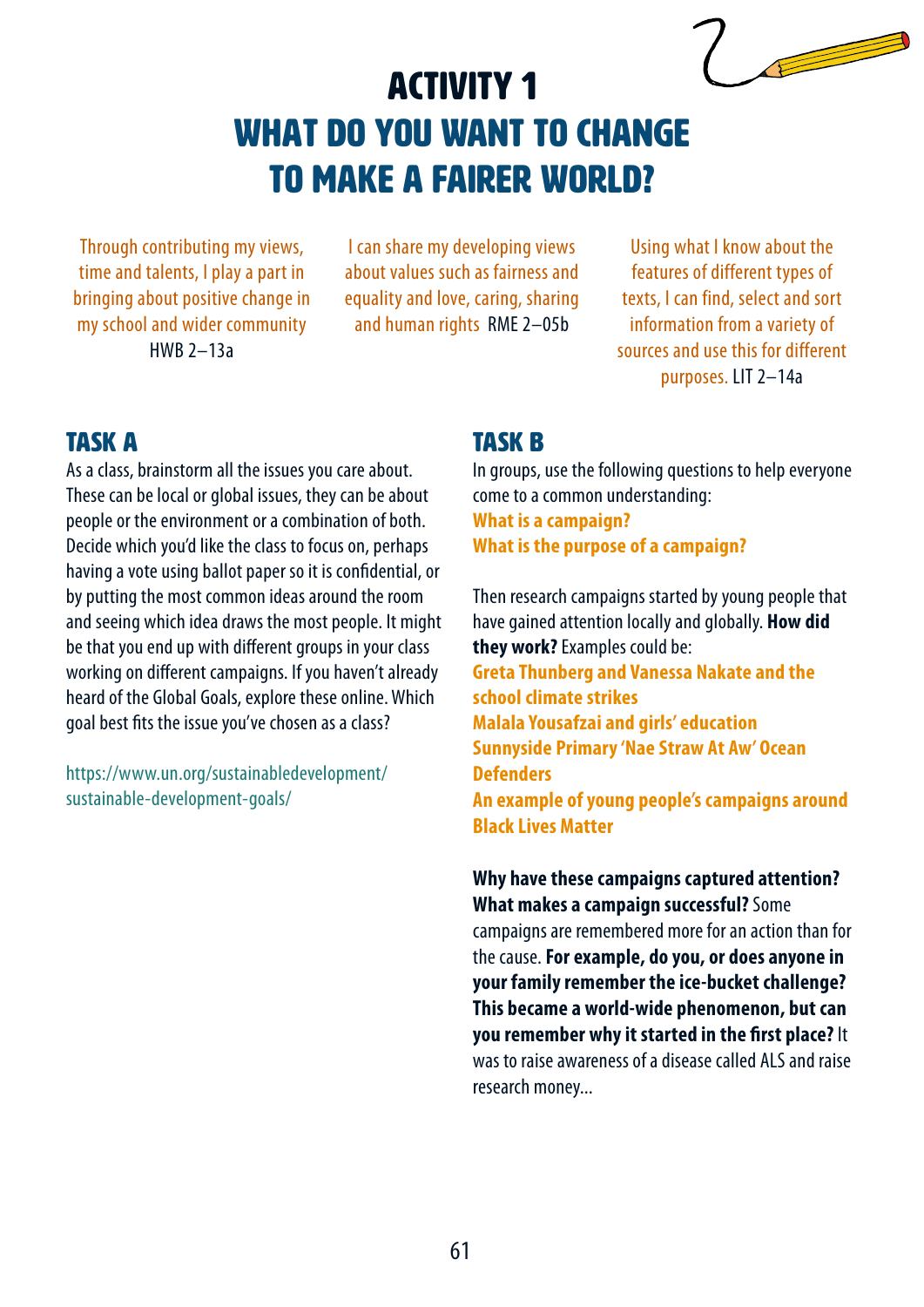# Activity 2 getting your campaign on the go!

Through contributing my views, time and talents, I play a part in bringing about positive change in my school and wider community HWB 2-13a

I can share my developing views about values such as fairness and equality and love, caring, sharing and human rights RME 2-05b

Using what I know about the features of different types of texts, I can find, select and sort information from a variety of sources and use this for different purposes. LIT 2-14a

## TASK a

In groups, or as a class, make a plan for your campaign using the steps outlined in this resource from ScotDEC: [http://scotdec.org.uk/wp-content/uploads/2019/07/](http://scotdec.org.uk/wp-content/uploads/2019/07/Your_campaign_for_change.pdf) Your campaign for change.pdf

If you're connecting your campaign with the Global Goals, remember to let people know which SDG you are promoting. Consider inviting someone from Scotland's SDG Network to come and see what you've been doing! <https://globalgoals.scot/>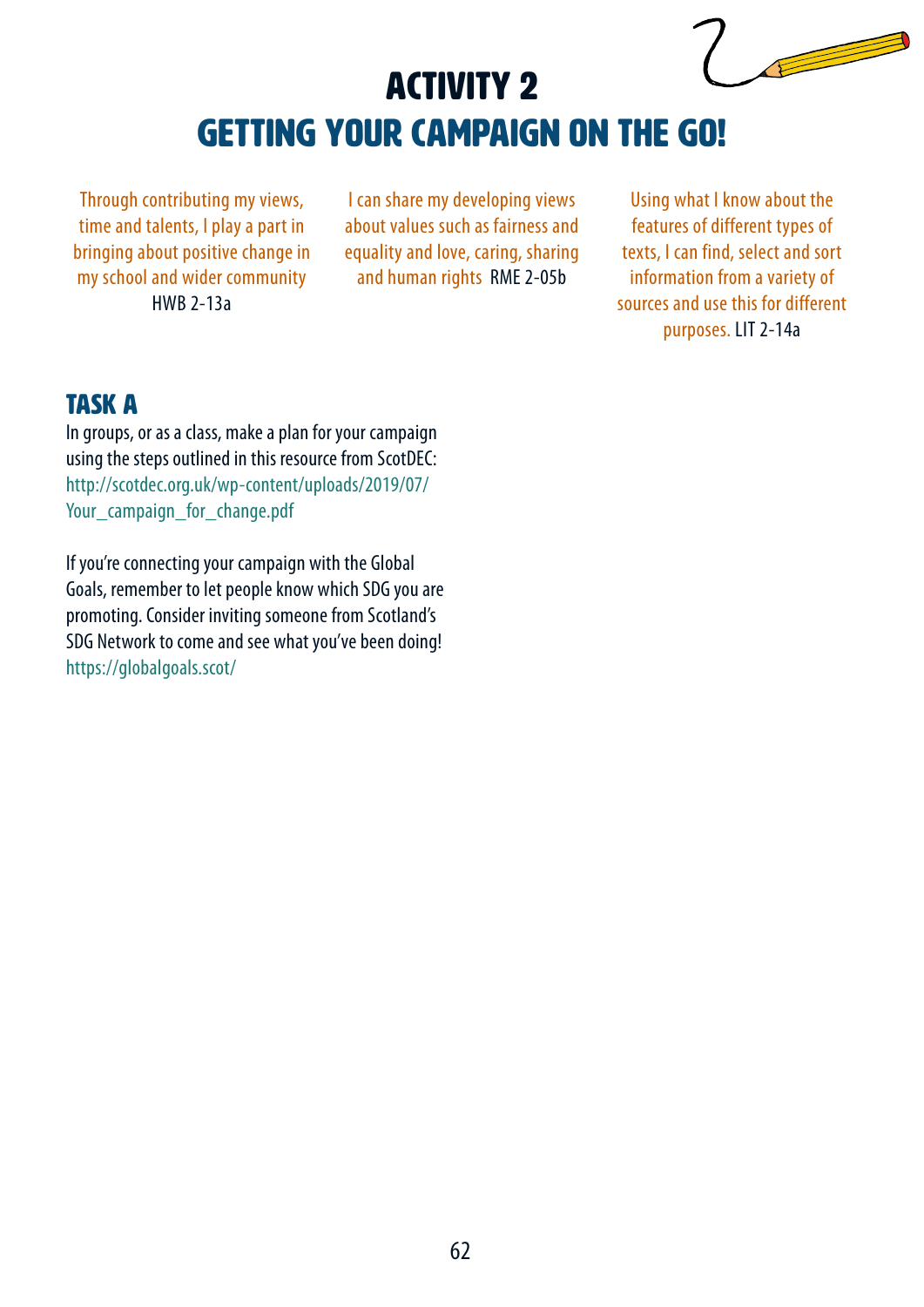# Activity 3 How did it go?



Through contributing my views, time and talents, I play a part in bringing about positive change in my school and wider community HWB 2-13a

I can share my developing views about values such as fairness and equality and love, caring, sharing and human rights RME 2-05b

Using what I know about the features of different types of texts, I can find, select and sort information from a variety of sources and use this for different purposes. LIT 2-14a

## TASK a

In groups, reflect on what worked and what didn't work about your campaign. **What might you do differently next time?** Use the template on the following page to write your own *Do's and Don'ts* for young activists everywhere.